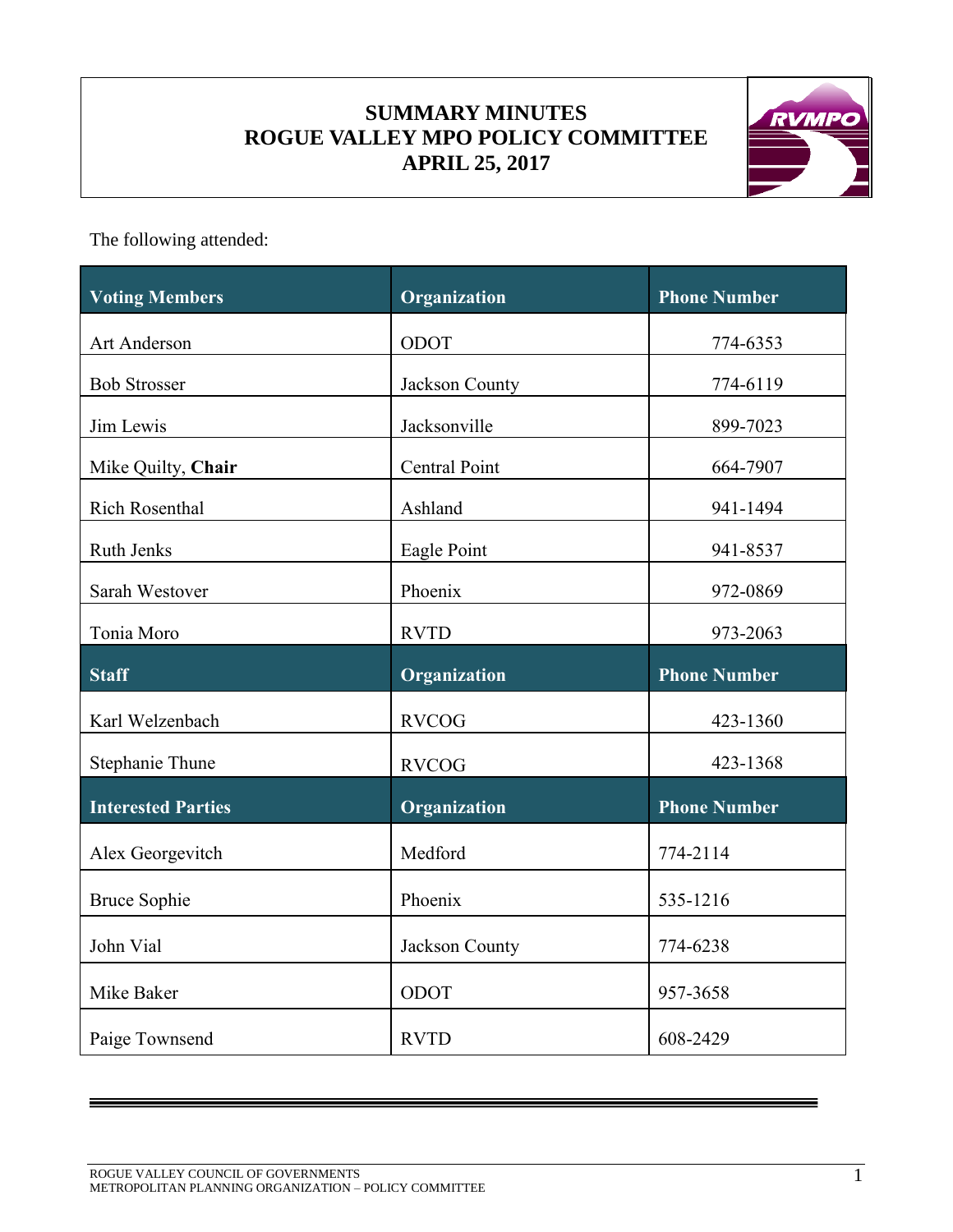| <b>Others Present</b> | Organization              | <b>Phone Number</b> |
|-----------------------|---------------------------|---------------------|
| Al Densmore           | <b>JWA Public Affairs</b> | 601-0704            |
| Mike Montero          | Montero & Assoc., LLC     | 944-4376            |

#### **1. Call to Order / Introductions/ Review Agenda**

- Chair Quilty called the meeting to order at 2:04 p.m., introductions took place, and a quorum was confirmed.
- Introductions took place. **(Phoenix)** Farewell to Bruce Sophie, welcome to Sarah Westover. **(Talent):** Multiple absences in recent months were noted; Tonia Moro will contact Mayor Stricker.
- The agenda was approved as presented.

#### **2. Public Comment**

None voiced.

## *Consent Agenda:*

#### **3. Review / Approve Minutes**

The Chair asked if there were any additions or corrections to the previous meeting minutes.

**On a motion by Jim Lewis, seconded by Bob Strosser, the minutes of the March 28, 2017 meeting were approved as presented.** *The motion carried unanimously by voice vote.*

### *Action Items:*

#### **4. Adoption of FY 2017-2018 Unified Planning Work Program (UPWP)**

The UPWP is the program budget for the MPO and is updated annually. Budget figures comprise federal planning funds from two sources: FHWA ("PL funds") and FTA ("5303 funds"), as well as dues from member/local governments, and grants from ODOT and DLCD. A brief overview of the primary UPWP tasks was given.

The current draft has been out for public comment for over 30 days, with no comments received; however, editorial comments from the TAC committee (which recommends UPWP approval) have been incorporated into the document.

Mike Baker responded to an inquiry by Tonia Moro regarding "Exit 27 TDM" (p. 42, Part III – ODOT Planning Projects) by explaining that the item pertained to TDM metrics. ODOT staff will be determining whether some Exit 27 backups can be addressed through TDMs over the coming year, perhaps by working with local businesses.

**On a motion by Jim Lewis, seconded by Bob Strosser, the Policy Committee proposed adoption of Resolution Number 2017-1: Metropolitan Planning Organization – Policy Committee | Adoption of the FY 2018 Unified Planning Work Program.** *The motion carried unanimously by voice vote.*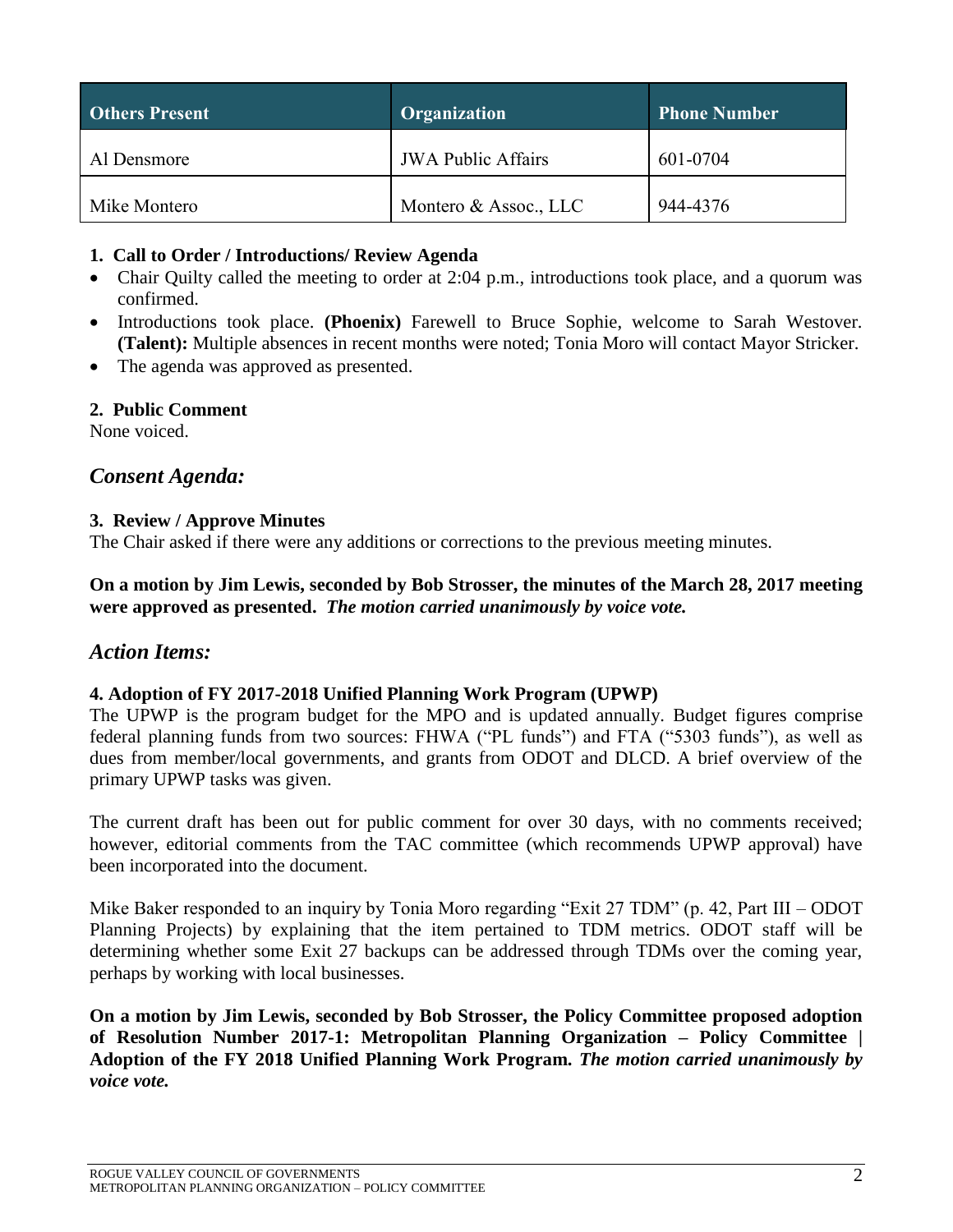**On a motion by Jim Lewis, seconded by Art Anderson, the Policy Committee proposed adoption of Resolution Number 2016-2: Metropolitan Transportation Planning Process Self-Certification.**  *The motion carried unanimously by voice vote.*

*Post-meeting note: RVCOG staff corrected "Resolution Number 2016-2" to "Resolution Number 2017-2."*

# *Discussion Items:*

### **5. Alternative Measure 7 Funding Distribution Agreement**

Pursuant to a November Policy Committee meeting request, RVCOG staff and interested parties formulated some options for addressing and/or modifying the existing Alternative Measure 7. Karl Welzenbach distributed a memo listing the four options devised by the work committee consisting of himself, Julie Brown (RVTD), Mike Baker (ODOT), and John Vial (Jackson County). He stated that the work committee favored option four, but that it was up to the Policy Committee as a whole to discuss the options and reach agreement. Special note was made that discussion and decisions related to this policy issue are to be handled exclusively by the Policy Committee; input from the TAC will not be sought.

Welzenbach explained that Alternative Measure 7 is not truly a "measure," but rather a requirement – which has been in effect since 2002 – that the MPO give 50% of its STBG funds to RVTD. The measure's original intent was to help the Rogue Valley meet its VMT benchmarks by funneling extra funds to RVTD and, to-date, RVTD has received a little over \$11 million via this arrangement.

Discussion ensued, with Ruth Jenks calling to mind the funds RVTD is receiving from its five-year levy, which will generate annual average revenue of approximately \$1.8 million per year through 2021. She stated that taxpayers could be dismayed to find that, though they voted to pay a tax to increase RVTD services, those services could subsequently be affected by another group's (i.e. the MPO's) reduction in fund contributions. Karl Welzenbach stepped in to clarify that a reduction in Alternative Measure 7 funding for RVTD is not being proposed; the suggestion contained in option four of the memo is rather to *cap* the funds at an annual rate of \$928,580, which is the average of the past three years' allocations.

Paige Townsend explained that the STBG funds for RVTD via Alternative Measure 7 have been instrumental in helping the Rogue Valley reduce its VMT by providing money for maintenance/fleet upkeep (approximately \$1.4 million/year) and capital projects, thereby freeing up money from the general fund for other uses such as transit routes.

Welzenbach and Baker highlighted the memo's recommendation that an inter-governmental agreement be drafted as a vouchsafe for steady RVTD funding outside of Alternative Measure 7, since there is no guarantee of perpetuity for *any* of the alternative measures in the TPR and TSP. Art Anderson suggested that – were an IGA to be drafted – it include wording to address the possibility of  $STP$ (STBG) funds diminishing in future years, e.g. "If STP is substantially reduced, the parties agree to revisit the current arrangement."

*It was agreed that Karl Welzenbach will work with Julie Brown and Paige Townsend to draft an IGA agreement to solidify funding for RVTD that is currently provided under Alternative Measure 7. The draft will be reviewed/discussed at the May 23 RVMPO Policy Committee meeting, and brought – with incorporated revisions/changes - for a vote to the June 27 Policy Committee meeting.*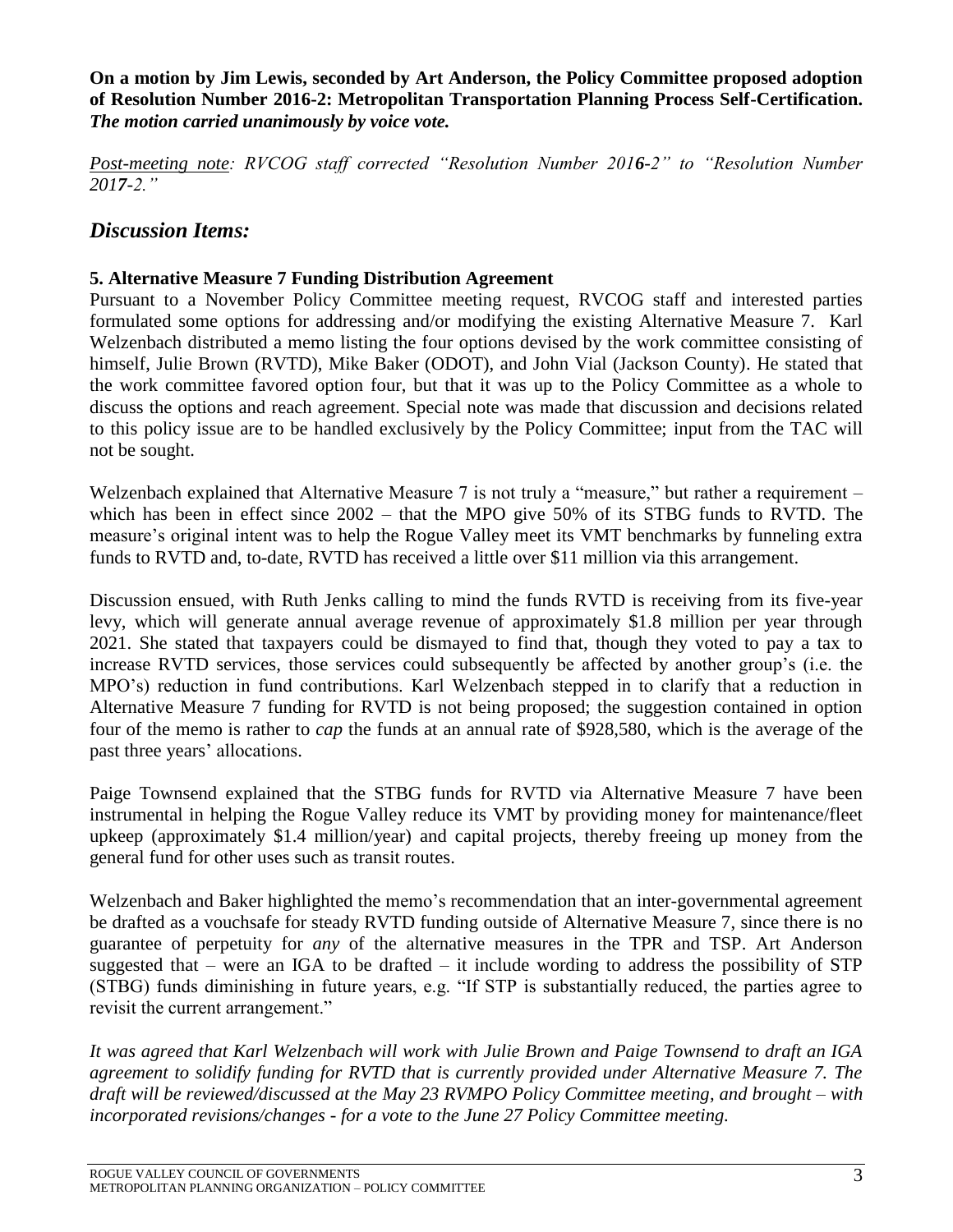#### **6. RVMPO Planning Update** CMAQ

A reduction in CMAQ funds is expected for Oregon MPOs. Karl Welzenbach explained that the RVMPO is in a unique position of being able to essentially "side" with one MPO or another (e.g. Portland or Eugene/Salem) as funding discussions proceed.

Siding with Portland would entail partnering with Portland to push for the inclusion of unique state requirements in the formula under construction. In this scenario, Portland wins by keeping all of their CMAQ dollars (despite their "attainment" status effective October 1) to help them meet unique state mandates, and the RVMPO wins by having their Alternative Measure 7 requirement factored in as part of the CMAQ funding formula, thereby increasing their CMAQ revenues.

Siding with Eugene and Salem would entail going jointly to bat against Portland to have Portland's CMAQ funding level reduced in accordance with their upcoming attainment status, and abandoning the argument to have unique state requirements considered as part of the CMAQ formula. Here, the RVMPO, Eugene and Salem would all see an increase in CMAQ funds due to Portland's significant reduction, with the lion's share of the revenues going to the RVMPO.

A handout with an excerpt from CFR Title 23 Section 149 was provided specifying that even if Portland were to receive its full CMAQ funding once in attainment status, they would not be permitted to spend it. It was further noted that if Portland's CMAQ funds were reduced, this would result in a revenue stream dip for them, but would not affect their bond rating (if CMAQ funds cannot cover the bond, STBG funds will be used, with Tri-Met [transit] funds as a third coverage option).

## POTENTIAL MPO CONTRIBUTIONS TO MAJOR CAPITAL PROJECTS

There was a recommendation made by one of the workgroups of the Joint Committee for MPOs to contribute 30 – 50% towards major capital projects in their region of the state (currently funded 100% by ODOT). One way the MPOs could raise funds to do this would be to become taxing districts. Todate, no bill has resulted from packages currently under consideration, but information will be shared as it becomes available.

# UPCOMING TIP RE-ADOPTION

The TIP will need to be re-adopted in June as there were several ODOT projects not included that should have been. A revised draft should be available for committee review in May, after which time a 30-day public notice period will commence so that the Policy Committee can vote on the re-adoption at their June 27 meeting.

# **7. Public Comment**

Paige Townsend expressed appreciation for the years that RVTD has benefited from Alternative Measure 7 funds. Art Anderson expressed the support of the MPO for RVTD's endeavors, acknowledging the need for their services for large numbers of the valley's population.

# **8. Other Business / Local Business**

Chair Quilty shared that at the Green Transportation Summit & Expo in Portland a couple of weeks ago, the Clean Cities Coalitions in the western region presented RVTD with the Compressed Natural Gas Pioneer award for their twenty-plus years of dedication to running their system on alternative fuels. Their perseverance has made them a national leader for small transit districts trying to run their fleets on diesel alternatives. Additionally, one of the valley's private fleets, Combined Transport, won an award for their efficiencies, one of which has been cutting 100,000 VMT per year by relocating their depot to Exit 35 where Blackwell Transport used to be. Art Anderson mentioned the admirable